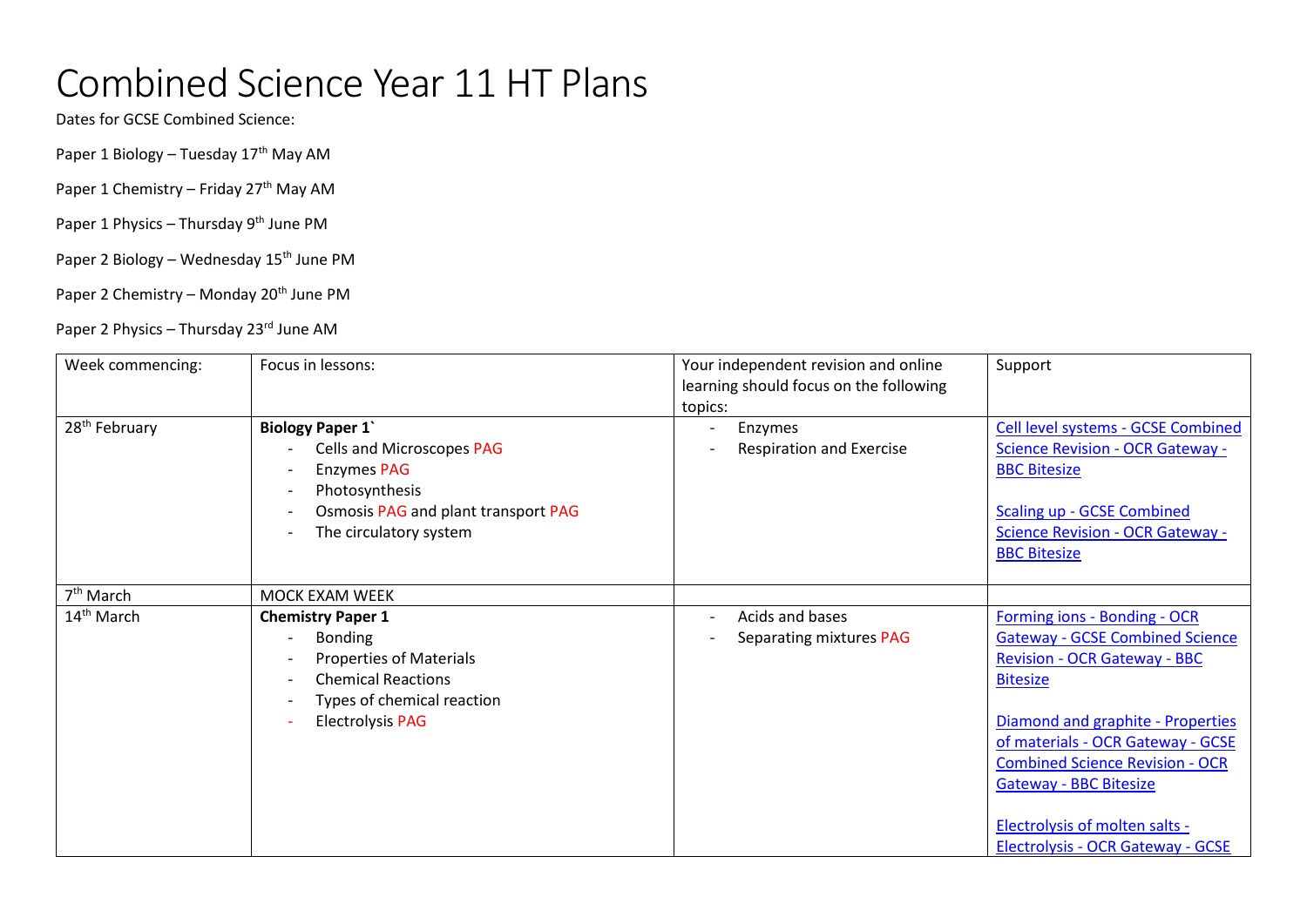|                                               |                                                                                                                                                                       |                                                                     | <b>Combined Science Revision - OCR</b><br><b>Gateway - BBC Bitesize</b>                                                                                                                                                                                                                                                  |
|-----------------------------------------------|-----------------------------------------------------------------------------------------------------------------------------------------------------------------------|---------------------------------------------------------------------|--------------------------------------------------------------------------------------------------------------------------------------------------------------------------------------------------------------------------------------------------------------------------------------------------------------------------|
| 21 <sup>st</sup> March                        | <b>Physics Paper 1</b><br>Newton's Laws<br>Magnets<br>Circuits PAG investigating the resistance<br>properties of a wire                                               | Change of State                                                     | Circuit symbols - Circuits - OCR<br><b>Gateway - GCSE Combined Science</b><br><b>Revision - OCR Gateway - BBC</b><br><b>Bitesize</b><br>Current, potential difference and<br>resistance - Resistance - OCR<br><b>Gateway - GCSE Combined Science</b><br><b>Revision - OCR Gateway - BBC</b><br><b>Bitesize</b>           |
| 28 <sup>th</sup> March                        | <b>Physics Paper 1</b><br><b>Circuits</b><br>Electromagnets                                                                                                           | Newton's Laws                                                       | Newton's first law - Newton's laws<br>- OCR Gateway - GCSE Combined<br><b>Science Revision - OCR Gateway -</b><br><b>BBC Bitesize</b>                                                                                                                                                                                    |
| <b>EASTER HOLIDAYS WEEK</b><br>1              |                                                                                                                                                                       | Attend holiday intervention sessions at<br>school. Dates tbc.       |                                                                                                                                                                                                                                                                                                                          |
| <b>EASTER HOLIDAYS WEEK</b><br>$\overline{2}$ |                                                                                                                                                                       | Attend holiday intervention sessions at<br>school. Dates tbc.       |                                                                                                                                                                                                                                                                                                                          |
| 18 <sup>th</sup> April                        | <b>Biology Paper 2</b><br><b>Health and Disease</b><br>Monitoring the Environment (to include sampling<br>techniques PAG)<br>Effects of Pollution of plant growth PAG | Inheritance                                                         | Genetic inheritance - Inheritance -<br><b>OCR Gateway - GCSE Combined</b><br><b>Science Revision - OCR Gateway -</b><br><b>BBC Bitesize</b>                                                                                                                                                                              |
| 25 <sup>th</sup> April                        | <b>Chemistry Paper 2</b><br>Group trends and reactions<br>Rate of reaction PAG<br>Equilibria<br>$\overline{\phantom{a}}$<br>Crude oil PAG                             | <b>Extracting metals</b><br>Life cycle assessments and<br>recycling | Physical properties of the alkali<br>metals - Predicting chemical<br>reactions - OCR Gateway - GCSE<br><b>Combined Science Revision - OCR</b><br><b>Gateway - BBC Bitesize</b><br>Rate of reaction - Controlling<br>chemical reactions - OCR Gateway<br>- GCSE Combined Science Revision<br>- OCR Gateway - BBC Bitesize |